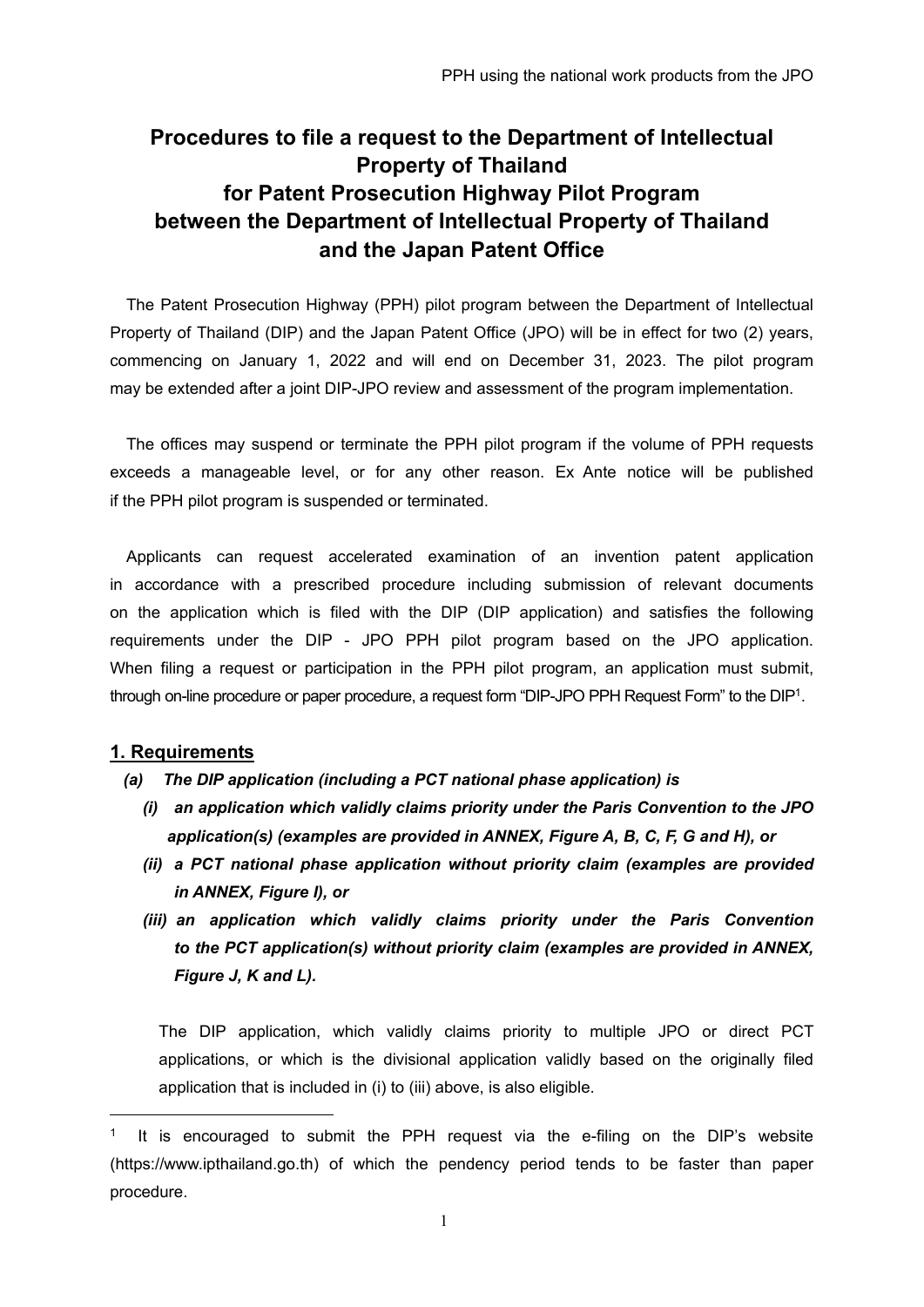*(b) At least one corresponding application exists in the JPO and has one or more claims that are determined to be patentable/allowable by the JPO.*

The corresponding application(s) can be the application which forms the basis of the priority claim, an application which derived from the JPO application which forms the basis of the priority claim (e.g., a divisional application of the JPO application or an application which claims domestic priority to the JPO application (see Figure C in Annex)), or an JPO national phase application of a PCT application (see Figures H, I, J, K and L in Annex).

Claims are "determined to be allowable/patentable" when the JPO examiner clearly identified the claims to be allowable/patentable in the latest office action, even if the application is not granted for patent yet.

The office action includes one of the following:

- (a) Decision to Grant a Patent
- (b) Notification of Reasons for Refusal
- (c) Decision of Refusal
- (d) Appeal Decision

For example, if the following routine expression is described in the "Notification of Reason for Refusal" of the JPO application, those claims are clearly identified to be allowable/patentable.

"<Claims which has been found no reason for refusal>

At present for invention concerning Claim , no reason for refusal is found."

# *(c) All claims in the DIP application for which an accelerated examination under the PPH pilot program is requested, as originally filed or as amended, must sufficiently correspond to one or more of those claims indicated as allowable in the JPO application.*

Claims are considered to "sufficiently correspond" where, accounting for differences due to translations and claim format, the claims in the DIP application are of the same or similar scope as the claims in the JPO application, or the claims in the DIP application are narrower in scope than the claims in the JPO application. In this regard, a claim that is narrower in scope occurs when a JPO claim is amended to be further limited by an additional feature that is supported in the specification (description and/or claims).

A claim in the DIP application which introduces a new/different category of claims to those claims indicated as allowable in the JPO application is not considered to sufficiently correspond. For example, where the JPO claims only contain claims to a process of manufacturing a product, then the claims in the DIP application are not considered to sufficiently correspond if the DIP claims introduce product claims that are dependent on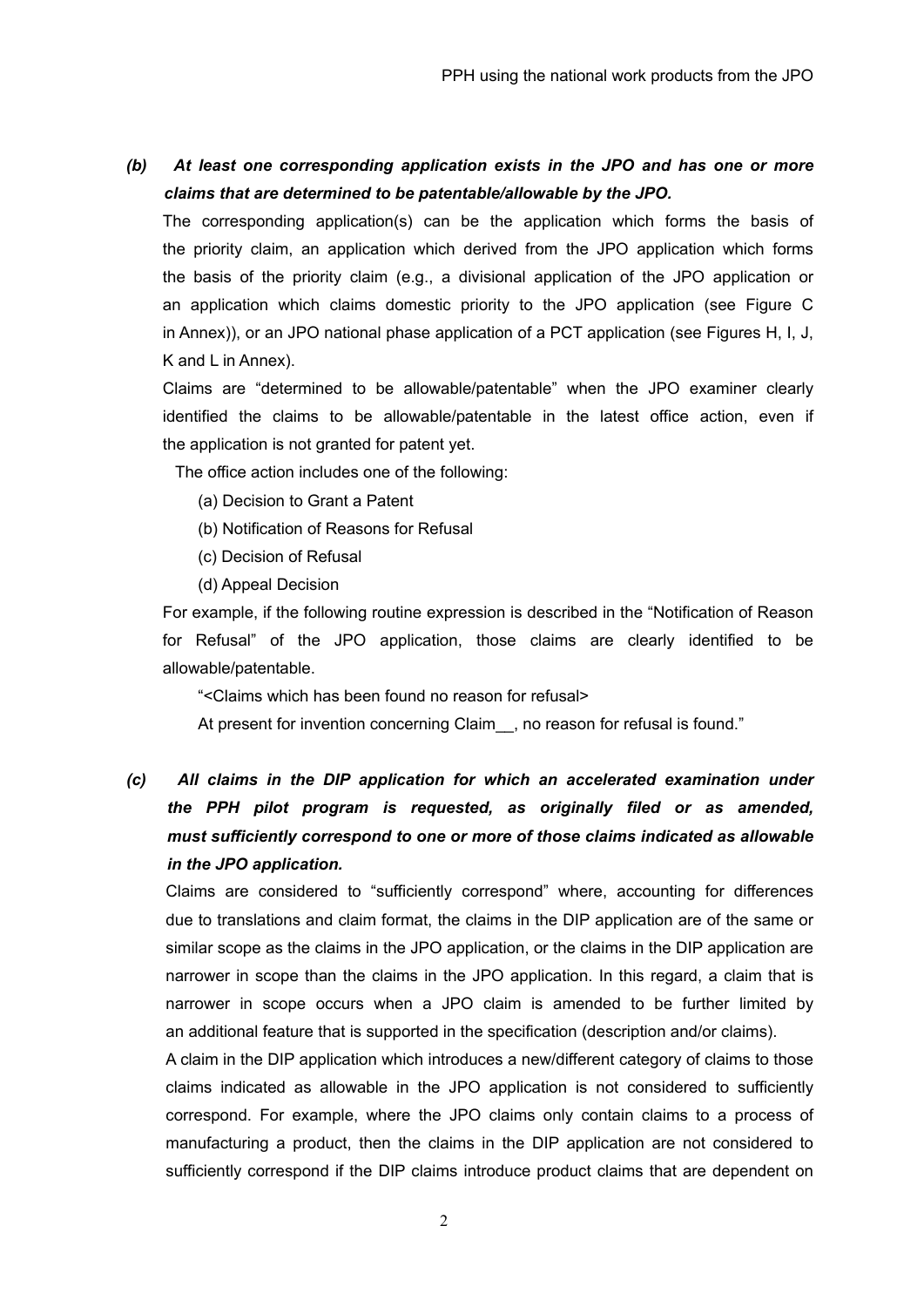the corresponding process claims. It is not necessary to include "all claims" determined to be patentable/allowable in the JPO application in the DIP application. For example, in the case which the JPO application contains five claims, the DIP application may contain only two of these five claims.

Any claims amended or added after the grant of the request for participation in the PPH pilot program need not to sufficiently correspond to the claims indicated as allowable in the JPO application after the first DIP office action.

- *(d) The DIP has not begun examination of the application at the time of request for the PPH (an example is provided in ANNEX, figure M).*
- *(e) A "Request for Substantive Examination" must be filed at the DIP before or at the same time of submission of the PPH Request.*

## **2. Documents to be submitted**

Documents (a) to (d) below must be submitted by attaching to the DIP-JPO PPH Request Form.

*(a) Copies of all office actions (which are relevant to substantial examination for patentability in the JPO application) which were issued for the corresponding application by the JPO, and translations of them.* 

Either Thai or English is acceptable as translation language. The applicant does not have to submit a copy of JPO office actions and translations thereof when those documents are provided via JPO's dossier access system because the office actions and their machine translations are available for the DIP examiner via the JPO's dossier access system. If they cannot be obtained by the DIP examiner via the JPO's dossier access system, the applicant may be notified and requested to provide the necessary documents.

It is understood that if the result of the machine translation submitted to the DIP is unclear or insufficient, the examiner may request the applicant to submit a new translation of the documents.

Note that even when copies of the office actions and/or their translation are omitted for submission, the applicants must submit the list of such omitted documents.

(b) Copies of all claims determined to be patentable/allowable by the JPO, and *translations of them.* 

Either Thai or English is acceptable as translation language. The applicant does not have to submit a copy of claims indicated to be allowable/patentable in the JPO application, and translations thereof when the documents are provided via JPO's dossier access system because they are available for the DIP examiner via the JPO's dossier access system.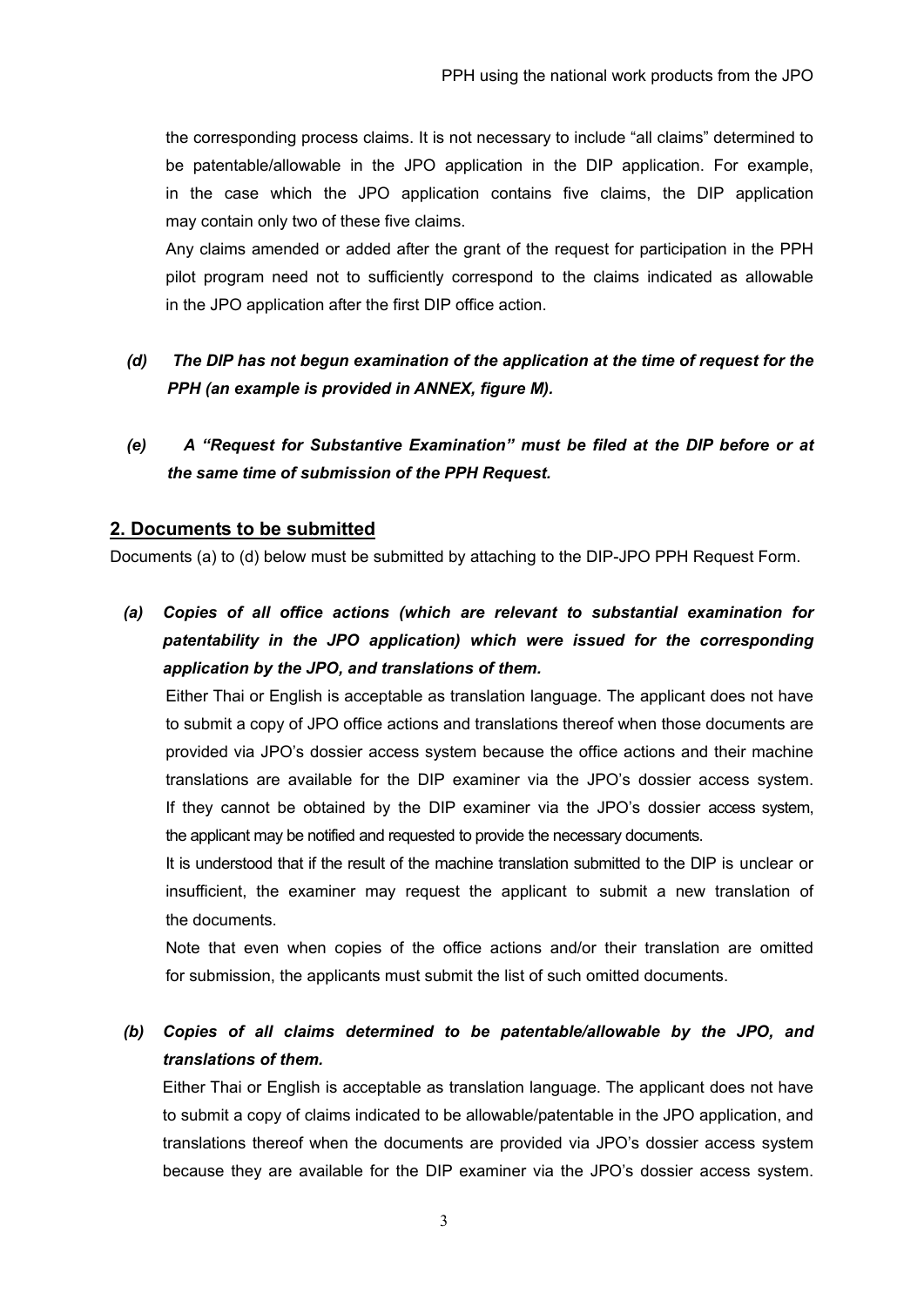If they cannot be obtained by the DIP examiner via the JPO's dossier access system, the applicant may be notified and requested to provide the necessary documents.

It is understood that if the result of the machine translation submitted to the DIP is unclear or insufficient, the examiner may request the applicant to submit a new translation of the documents.

Note that even when copies of the claims and/or their translation are omitted for submission, the applicant is requested to submit the list of such omitted documents.

## *(c) Copies of references cited by the JPO examiner*

The applicant must submit the list of the references cited by the JPO examiner. If the references are patent documents, the applicant doesn't have to submit them because the DIP usually possesses them. When the DIP does not possess the patent document, the applicant has to submit the patent document at the examiner's request. Non-patent literature must always be submitted. The translations of the references are unnecessary.

## *(d) Claim correspondence table*

The applicant requesting PPH must submit a claim correspondence table, which indicates how all claims in the DIP application sufficiently correspond to the patentable/allowable claims in the JPO application.

When claims are just literal translation, the applicant can just write down that "they are the same" in the table. When claims are not just literal translation, it is necessary to explain the sufficient correspondence of each claim.

When the applicant has already submitted above documents (a) to (d) to the DIP through simultaneous or subsequent procedures, the applicant may incorporate the documents by reference and does not have to attach them.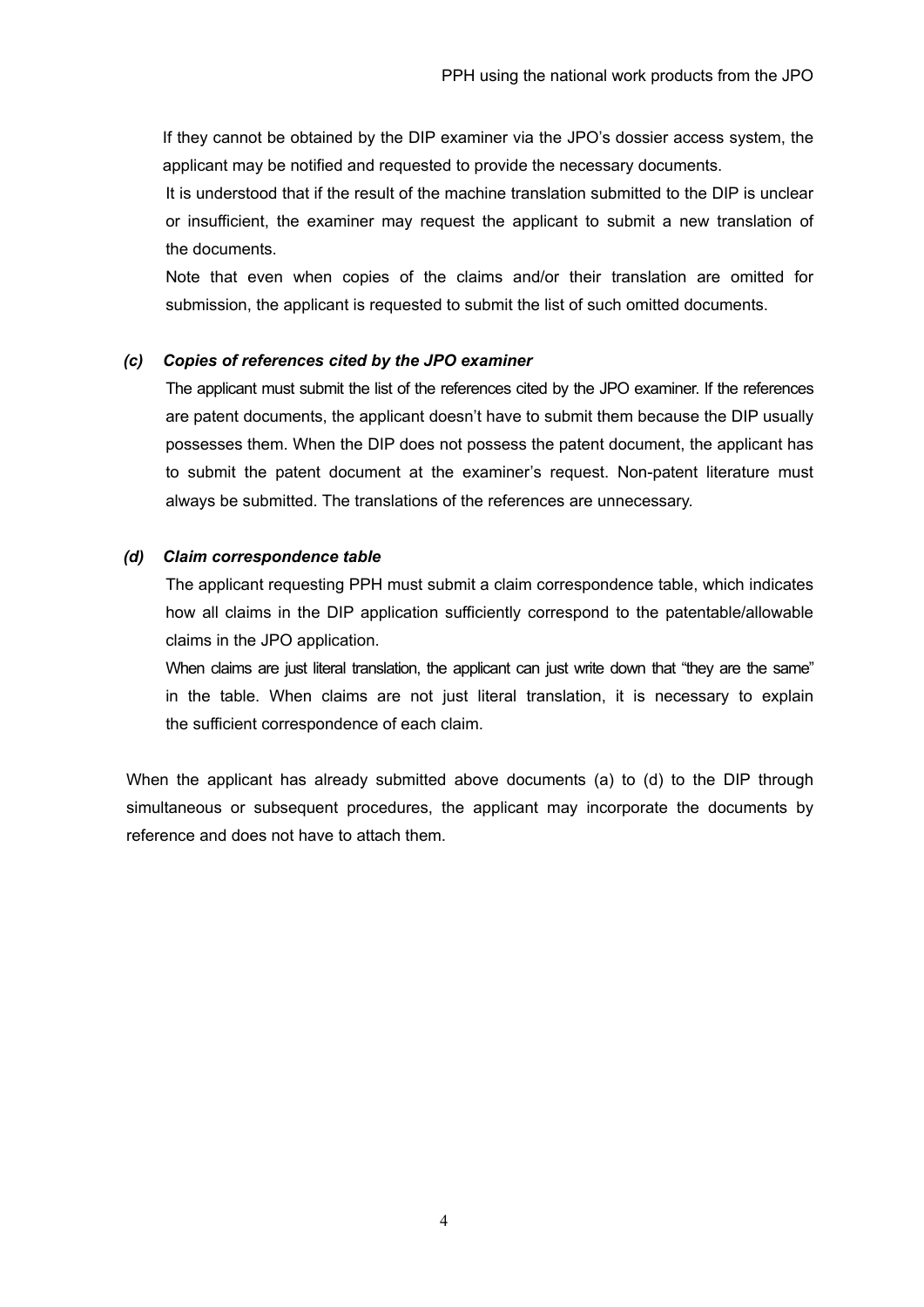## **3. DIP – JPO PPH Request Form**

Example of "Request for Participation in the Patent Prosecution Highway (PPH) Pilot Program between the Department of Intellectual Property (DIP) and the Japan Patent Office (JPO)"

#### **(a) Circumstances**

When an applicant files a request for an accelerated examination under the PPH pilot program to the DIP, the applicant must submit a request form "Request for Participation in the Patent Prosecution Highway (PPH) Pilot Program between the Department of Intellectual Property (DIP) and the Japan Patent Office (JPO)".

The applicant must indicate that the application is included in (i) to (iii) of 1.(a) and that accelerated examination is requested under the PPH pilot program. The application number, publication number, or a patent number of the corresponding the DIP application(s) must also be indicated.

In the case that the application which has one or more claims that are determined to be patentable/allowable is different from the JPO application(s) included in (i) to (iii) of 1.(a) (for example, the divisional application of the basic application), the application number, publication number, or a patent number of the application(s) which has claims determined to be patentable/allowable and the relationship between those applications must also be explained in 2.4 of Request Form.

#### **(b) Documents to be submitted**

The applicant must list all required documents mentioned above 2. in an identifiable way, even when the applicant is exempted from submitting certain documents.

## **(c) Notice**

An applicant can submit the "Request for Participation in the Patent Prosecution Highway (PPH) Pilot Program between the Department of Intellectual Property (DIP) and the Japan Patent Office (JPO)" through on-line procedure or paper-based procedure. Note that in the case of paper procedure, the pendency period tends to longer than on-line procedure.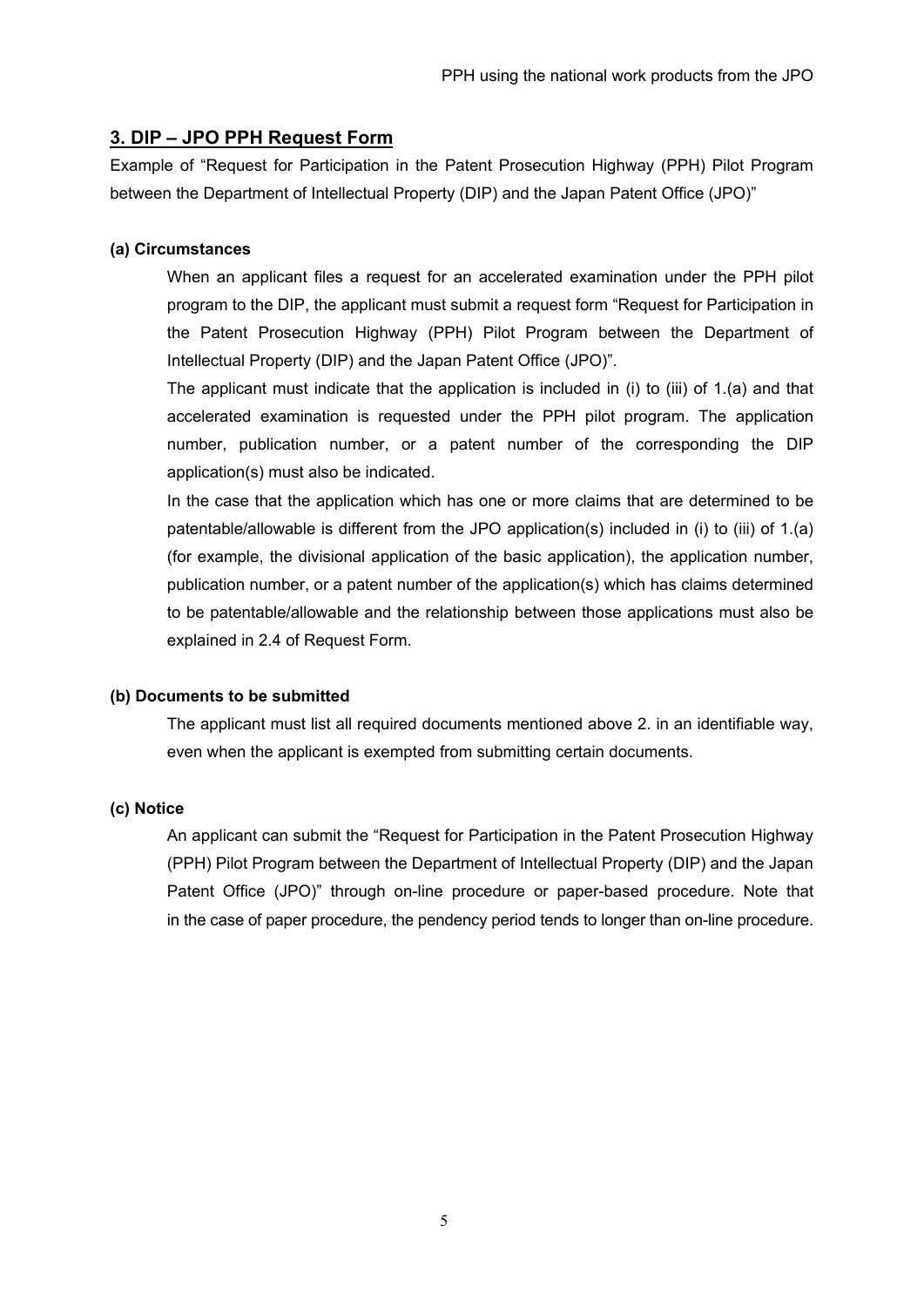Example of the DIP – JPO PPH request form

# **Request for Participation in the Patent Prosecution Highway (PPH) Pilot Program**

# **Between the Department of Intellectual Property (DIP)**

# **and the Japan Patent Office (JPO)**

| 1. Bibilographic Data:                                                                                                                               |
|------------------------------------------------------------------------------------------------------------------------------------------------------|
|                                                                                                                                                      |
|                                                                                                                                                      |
|                                                                                                                                                      |
| Date of Request for Substantive Examination                                                                                                          |
|                                                                                                                                                      |
|                                                                                                                                                      |
| The applicant requests participation in the PPH pilot program based on:                                                                              |
| <b>Corresponding JPO Application Number</b><br>(เลขที่คำขอที่ขอใช้ผลการตรวจสอบ):                                                                     |
| <b>Priority Application Number</b><br>(ลขที่คำขอที่ยื่นในต่างประเทศเป็นครั้งแรกซึ่งเป็นการประดิษฐ์เดียวกันที่ยื่นในไทย):____________________________ |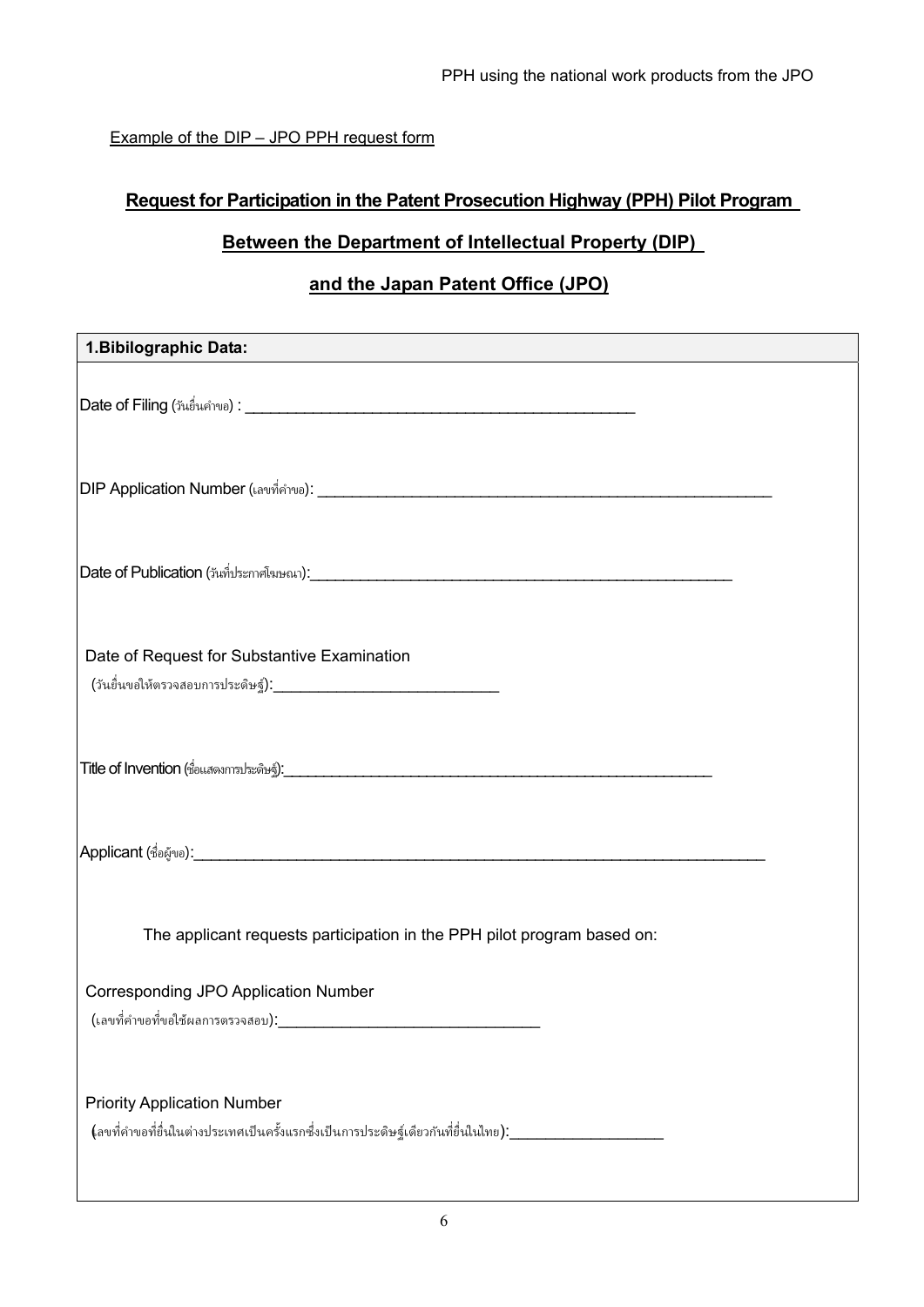$\hat{\boldsymbol{\beta}}$ 

 $\mathcal{L}$ 

|                | 2. Documents submitted:                                                                          |
|----------------|--------------------------------------------------------------------------------------------------|
|                |                                                                                                  |
| $\mathbf{1}$ . | Copies of all office actions (which are relevant to substantial examination for patentability in |
|                | the JPO) which were issued for the corresponding application by the JPO;                         |
|                | translations of the documents in Thai or English language;                                       |
|                | list of documents (Office Actions) to retrieve via the Dossier Access System.                    |
|                |                                                                                                  |
| 2.             | Copies of all claims determined to be patentable/allowable by the JPO;                           |
|                | translations of the document in Thai or English language;                                        |
|                | list of documents (Claims) to retrieve via the Dossier Access System.                            |
|                |                                                                                                  |
| 3.             | List of references cited by the JPO examiner;                                                    |
|                | copies of references cited by the JPO examiner.                                                  |
| 4.             | Claim Correspondence Table                                                                       |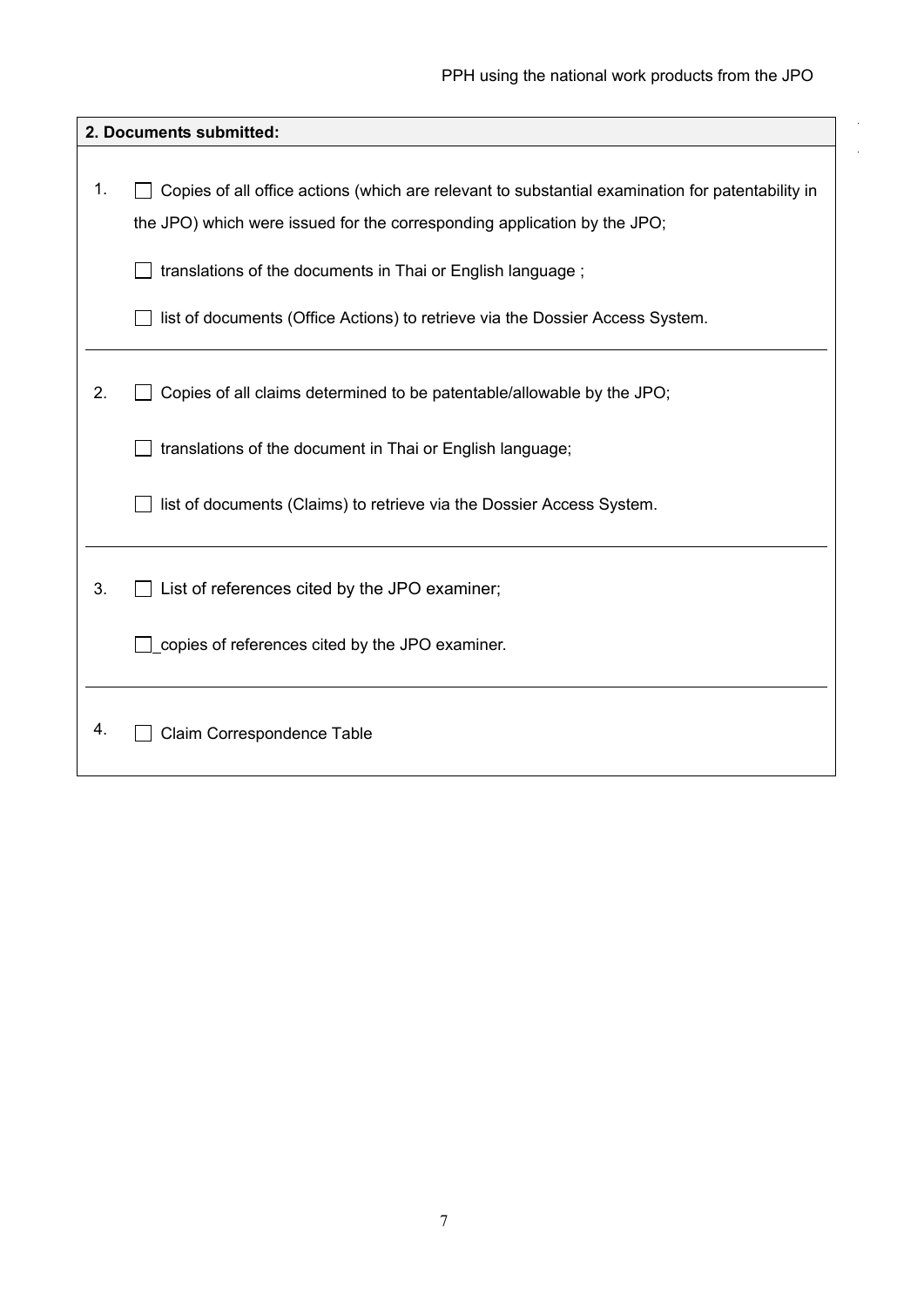| 2.1 List of documents (Office Actions) to retrieve via the Dossier Access System |                                      |                       |  |  |
|----------------------------------------------------------------------------------|--------------------------------------|-----------------------|--|--|
| <b>Date</b>                                                                      | <b>Document Type/Description</b>     | <b>Comment/Remark</b> |  |  |
| Jun. 24, 2012                                                                    | <b>Notice of Reasons for Refusal</b> | ۰                     |  |  |
| Oct. 11, 2012                                                                    | Decision to Grant a Patent           |                       |  |  |
|                                                                                  |                                      |                       |  |  |
|                                                                                  |                                      |                       |  |  |
|                                                                                  |                                      |                       |  |  |
|                                                                                  |                                      |                       |  |  |
|                                                                                  |                                      |                       |  |  |
|                                                                                  |                                      |                       |  |  |

| 2.2 List of documents (Claims) to retrieve via the Dossier Access System (If any) |                                  |                        |  |
|-----------------------------------------------------------------------------------|----------------------------------|------------------------|--|
| <b>Date</b>                                                                       | <b>Document Type/Description</b> | <b>Comment/Remark</b>  |  |
| Sep. 13, 2012                                                                     | Written amendment                | Amended before granted |  |
|                                                                                   |                                  |                        |  |
|                                                                                   |                                  |                        |  |
|                                                                                   |                                  |                        |  |
|                                                                                   |                                  |                        |  |
|                                                                                   |                                  |                        |  |
|                                                                                   |                                  |                        |  |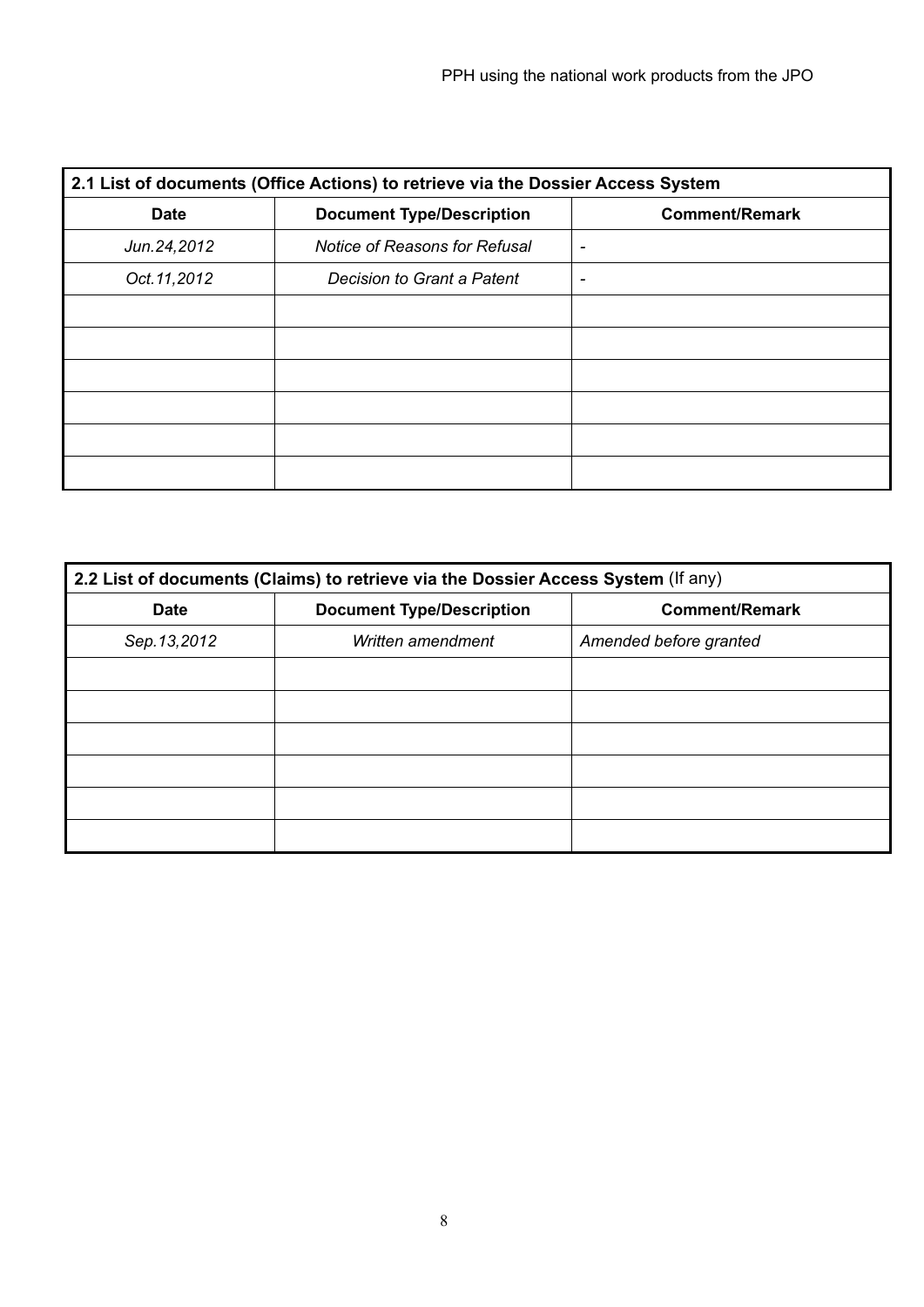| 2.3 List of references cited by the JPO examiner |                                                                                                                                                                                                                |                       |  |  |
|--------------------------------------------------|----------------------------------------------------------------------------------------------------------------------------------------------------------------------------------------------------------------|-----------------------|--|--|
| <b>Publication Date</b>                          | <b>Publication Number/Publication Document</b>                                                                                                                                                                 | <b>Comment/Remark</b> |  |  |
| 1998                                             | A. Hassen et al., Resistance of environmental<br>bacteria to heavy metals, Bioresource Technology,<br>Vol. 64, No. 1, , 1998. . , , p. 7-15                                                                    | Closest prior art     |  |  |
| 2005                                             | A.A. Belimov et al., Cadmium-tolerant<br>plant<br>growth-promoting bacteria associated with the roots<br>of Indian mustard (Brassi, Soil Biology and<br>Biochemistry, Vol. 37, No. 2, , 2005. . , , p. 241-250 | Closest prior art     |  |  |
| 25-10-2007<br>US-A1-2007/0249034                 |                                                                                                                                                                                                                |                       |  |  |
|                                                  |                                                                                                                                                                                                                |                       |  |  |

| 2.4 Claim Correspondence Table         |                                                   |                                                |  |  |
|----------------------------------------|---------------------------------------------------|------------------------------------------------|--|--|
| <b>Claim in</b><br>the DIP Application | <b>Patentable Claim in</b><br>the JPO Application | <b>Comment/Remark about the Correspondence</b> |  |  |
| $1 - 5$                                | $1 - 5$                                           |                                                |  |  |
| 6                                      | $\overline{7}$                                    |                                                |  |  |
| $\overline{7}$                         | 10                                                |                                                |  |  |
|                                        |                                                   |                                                |  |  |
|                                        |                                                   |                                                |  |  |
|                                        |                                                   |                                                |  |  |
|                                        |                                                   |                                                |  |  |
|                                        |                                                   |                                                |  |  |
|                                        |                                                   |                                                |  |  |

**Remark / Note (If any)** 

 $\_$  , and the set of the set of the set of the set of the set of the set of the set of the set of the set of the set of the set of the set of the set of the set of the set of the set of the set of the set of the set of th

 $\_$  , and the contribution of the contribution of  $\mathcal{L}_\mathcal{A}$  , and the contribution of  $\mathcal{L}_\mathcal{A}$ 

 $\_$  , and the contribution of the contribution of  $\mathcal{L}_\mathcal{A}$  , and the contribution of  $\mathcal{L}_\mathcal{A}$ 

 $\_$  , and the set of the set of the set of the set of the set of the set of the set of the set of the set of the set of the set of the set of the set of the set of the set of the set of the set of the set of the set of th

 $\_$  , and the contribution of the contribution of the contribution of the contribution of  $\mathcal{L}_1$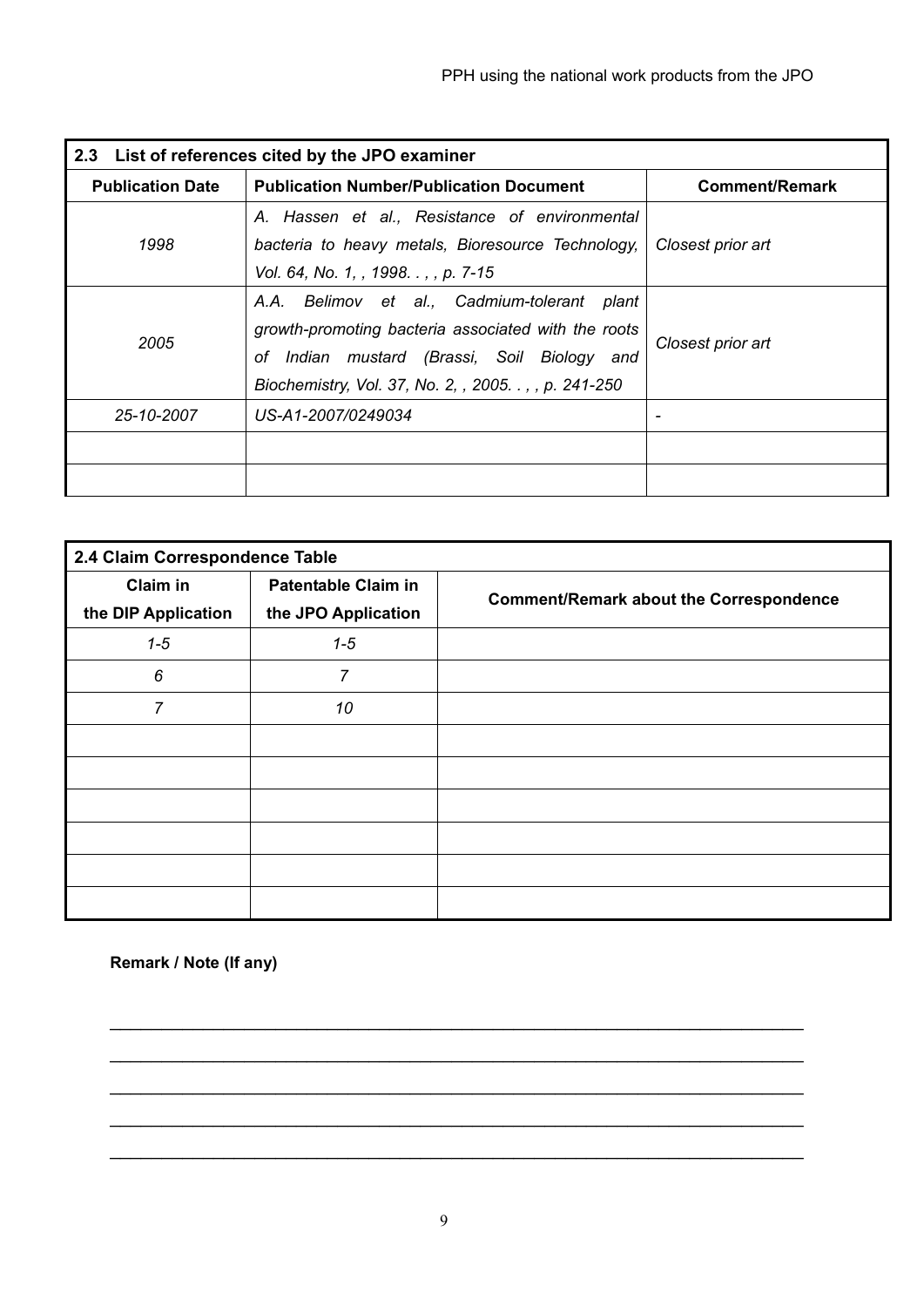## I, hereby, certify that

The DIP application meets all requirements specified in the Sub-paragraph (a) of Paragraph 1 (Requirements).

 $\Box$  The request for substantive examination must have been filed at the DIP either at the time of the PPH request or previously.

 $\Box$  The DIP application has not been examined after filing the request for substantive examination.

**Name and Signature of Applicant or Agent:** 

**Date:**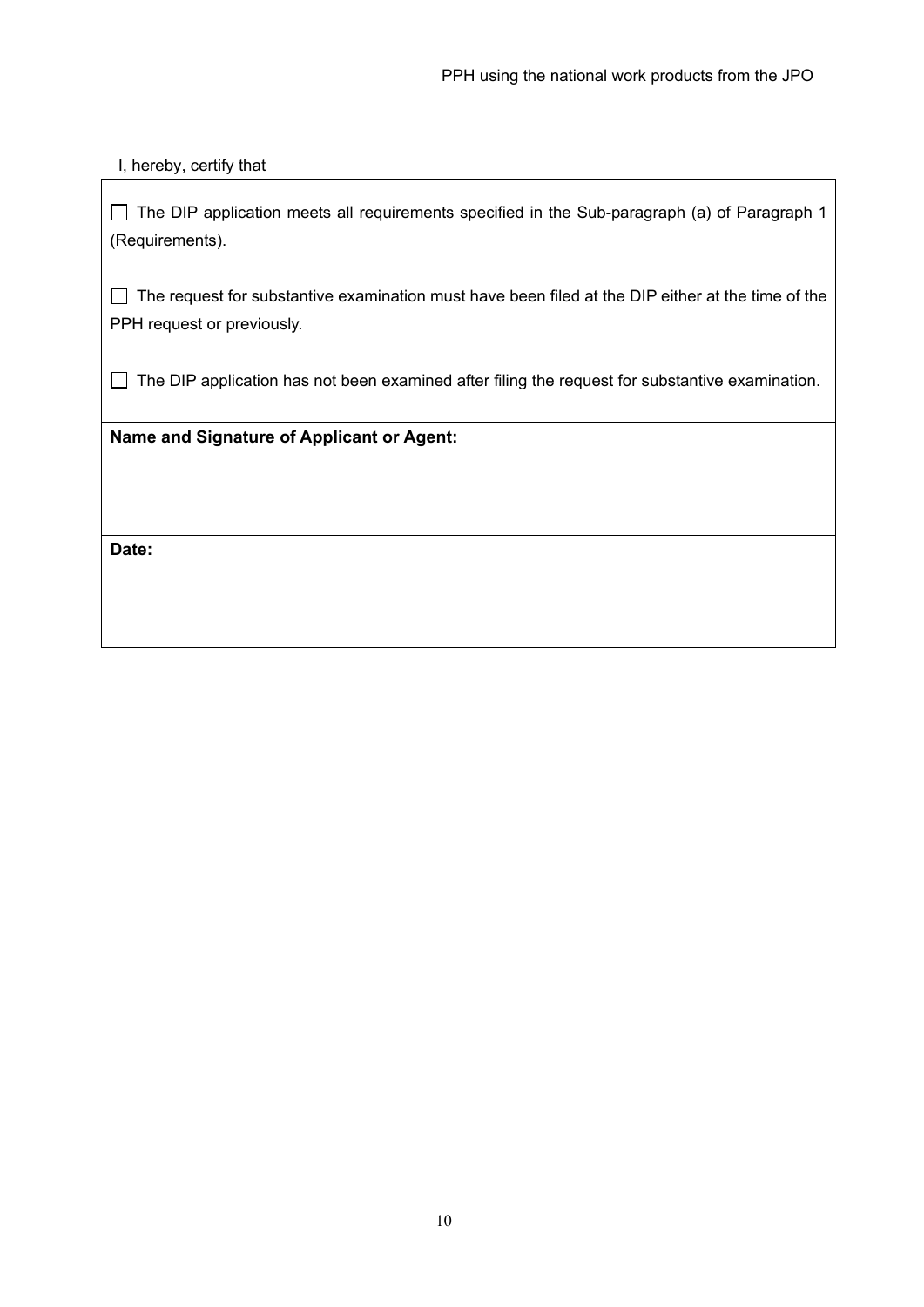



 $\mathsf{B}\,\bigg)$  A case meeting requirement (a) (i) - PCT route -

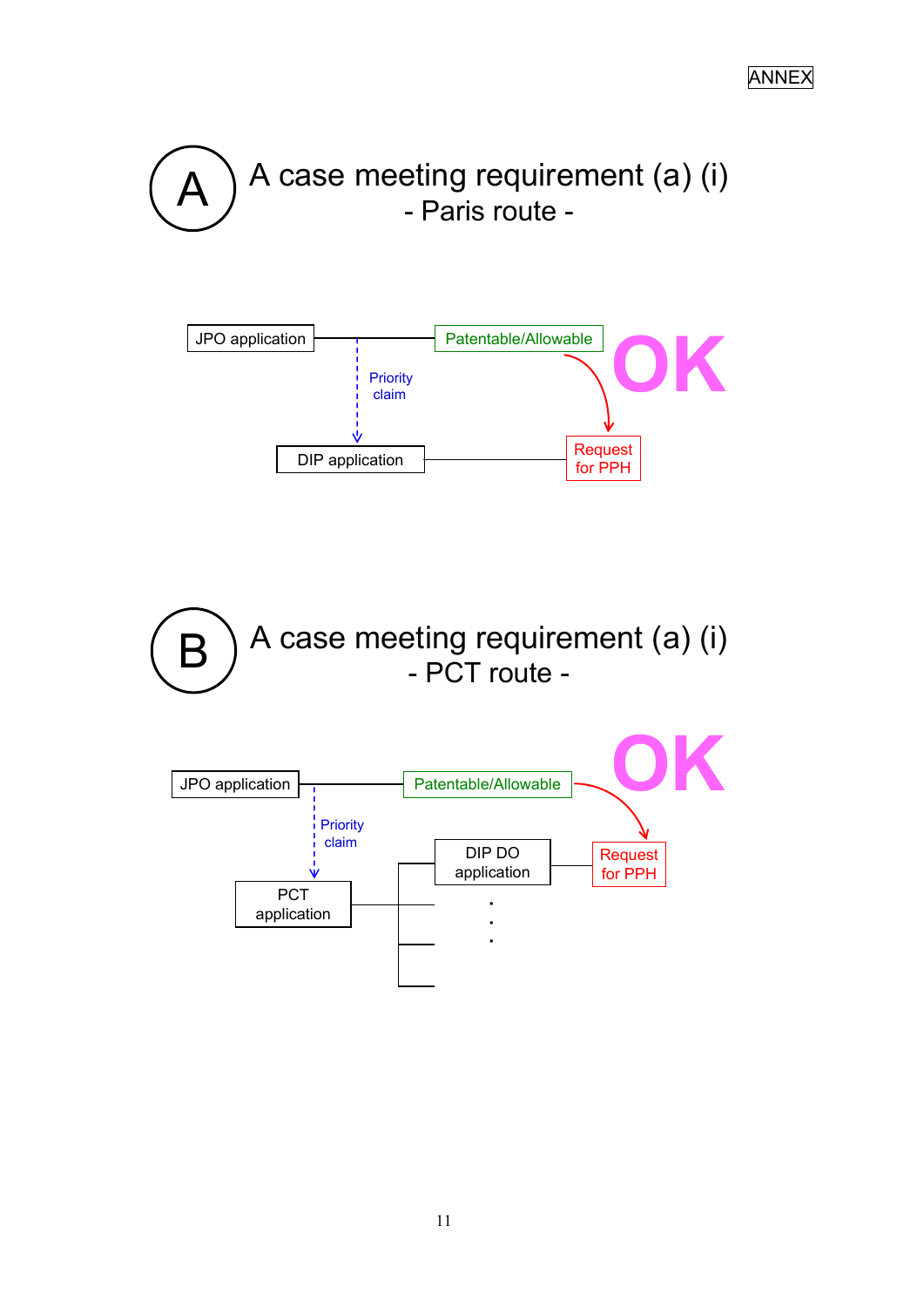

XX : the office other than the JPO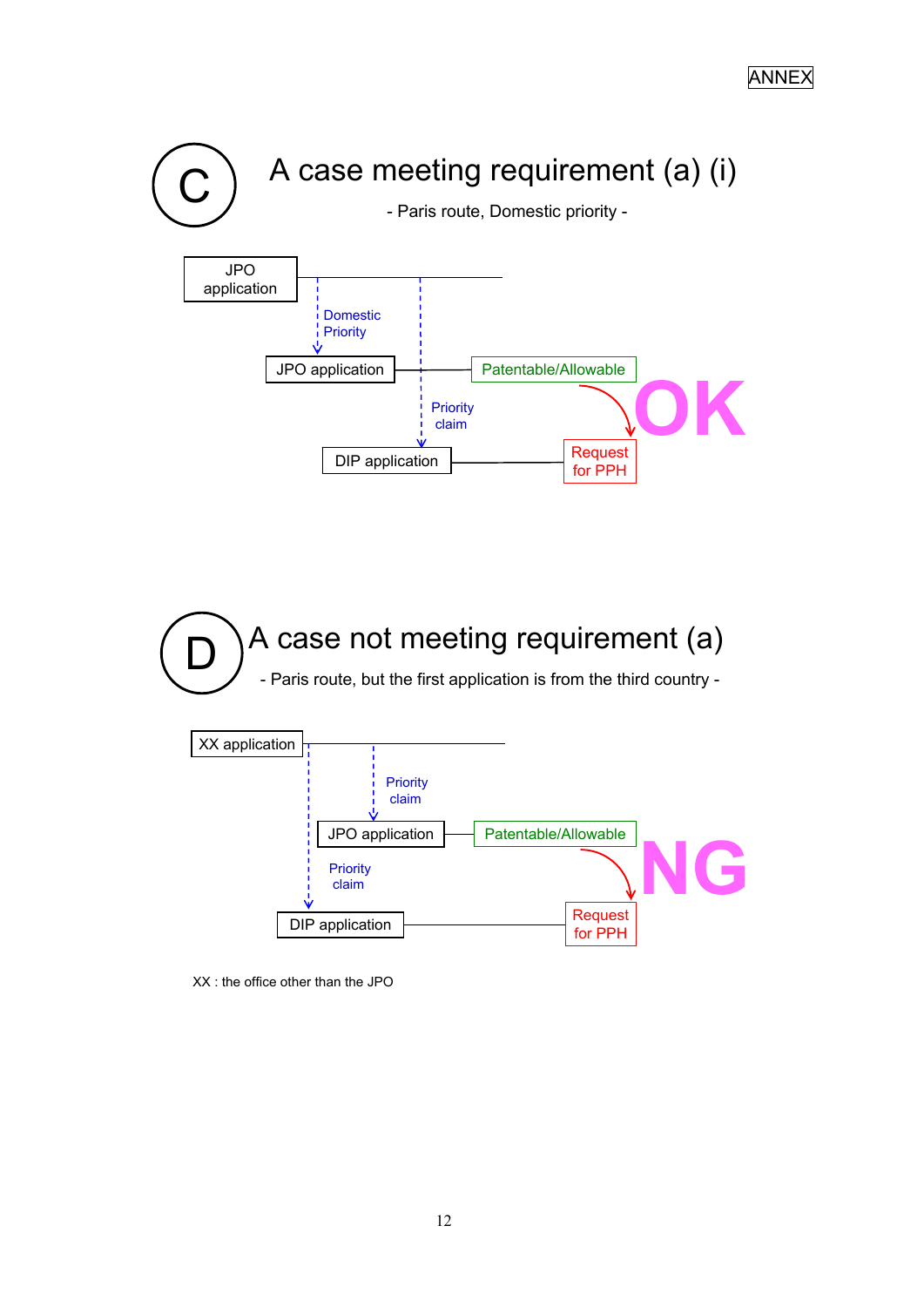



A case meeting requirement (a) (i)  $\mathbb{R}$ - Paris route & Complex priority -



ZZ : any office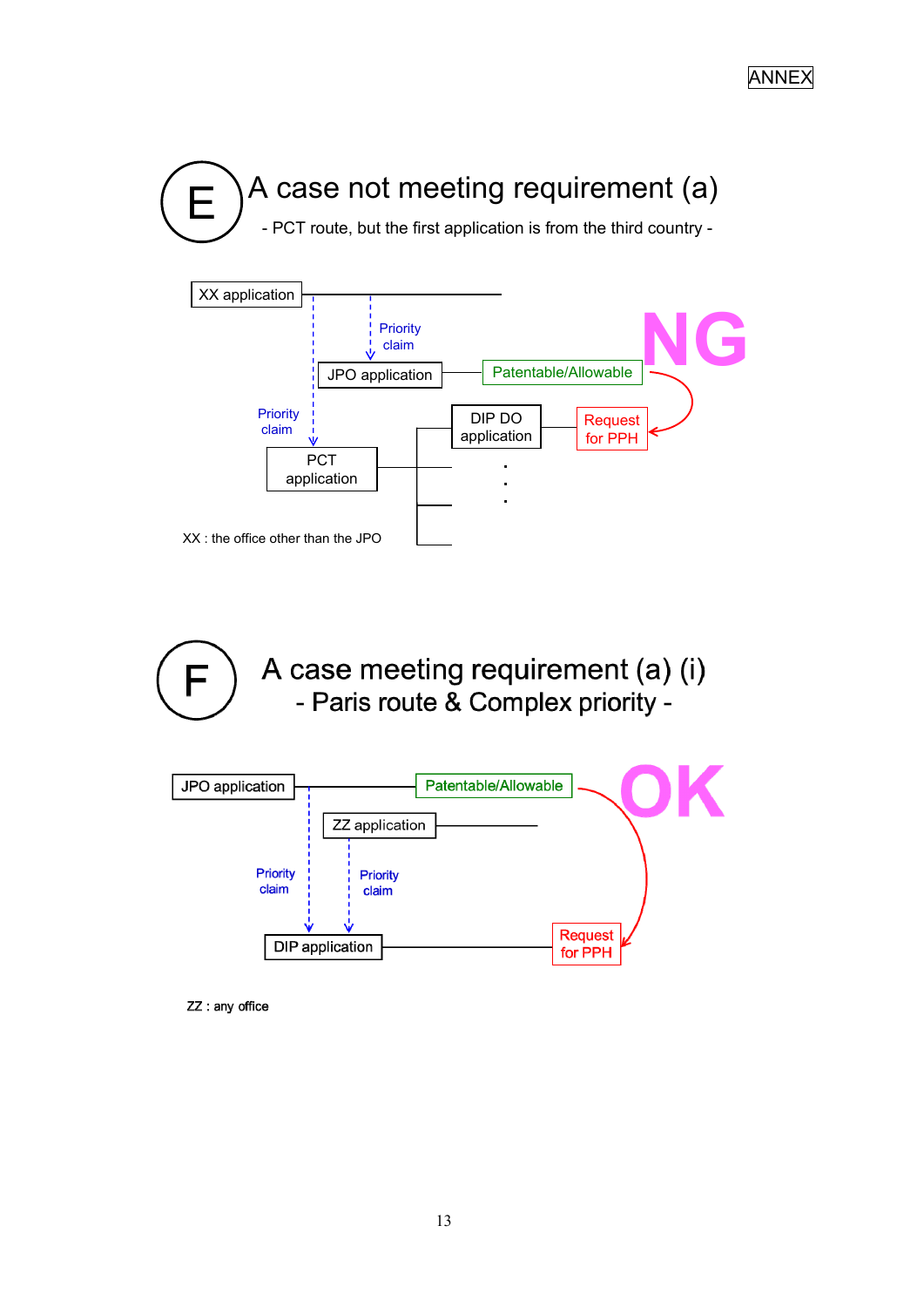



 $H$   $\bigcap$   $A$  case meeting requirement (a) (i) - PCT route -

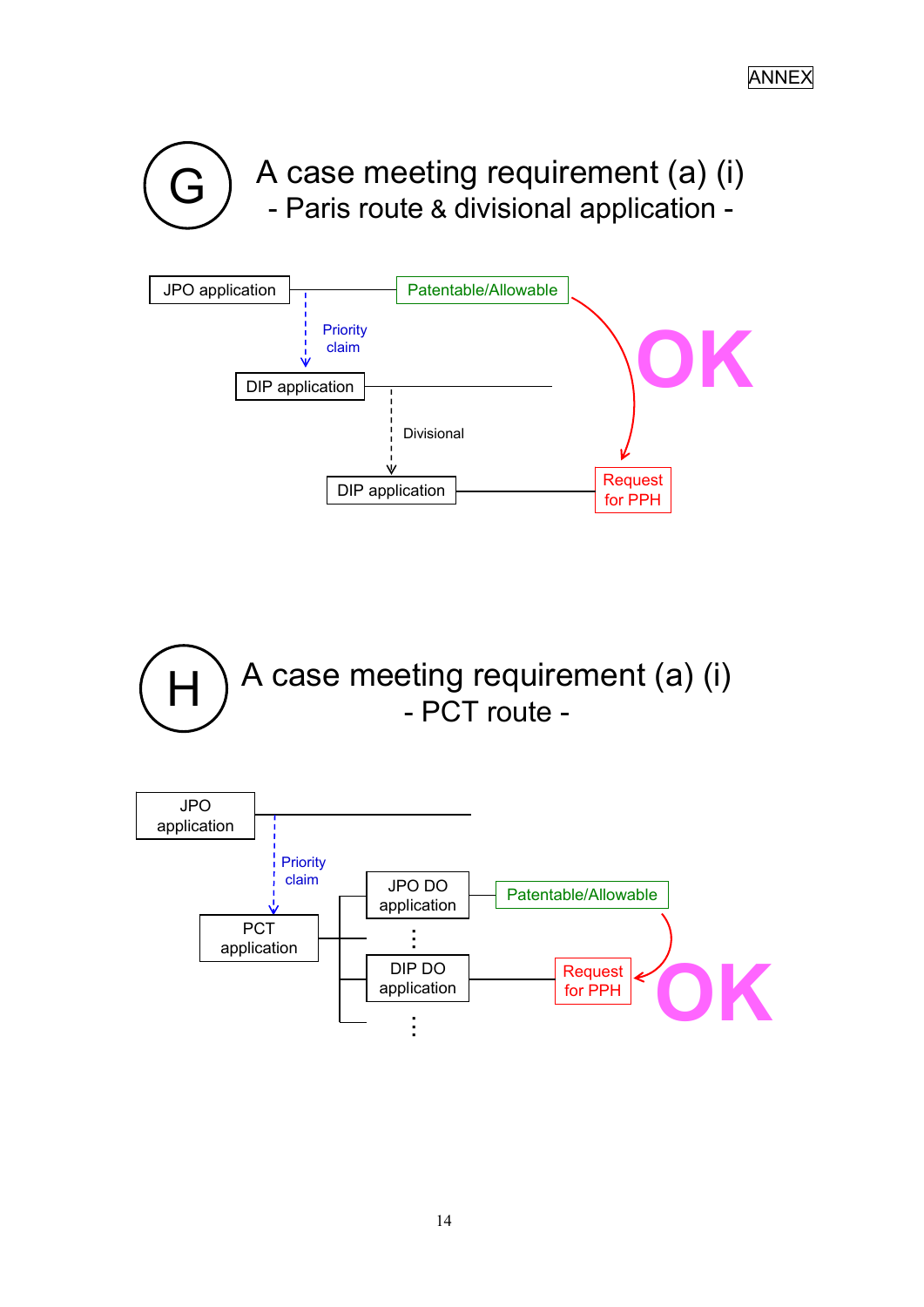A case meeting requirement (a) (ii) - Direct PCT route -



J ) A case meeting requirement (a) (iii)<br>- Direct PCT & Paris route -

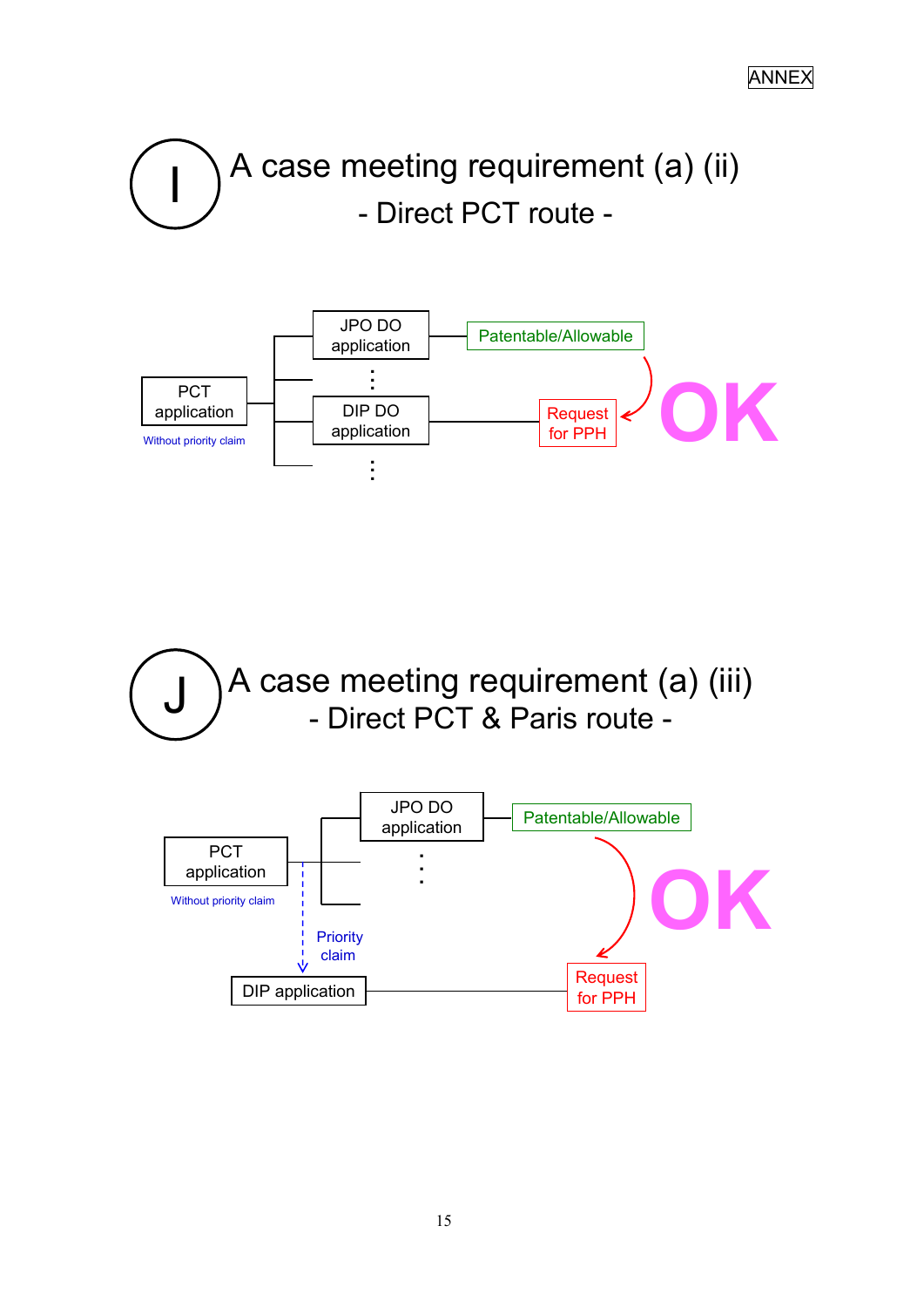



A case meeting requirement (a) (iii) - Direct PCT & PCT route -